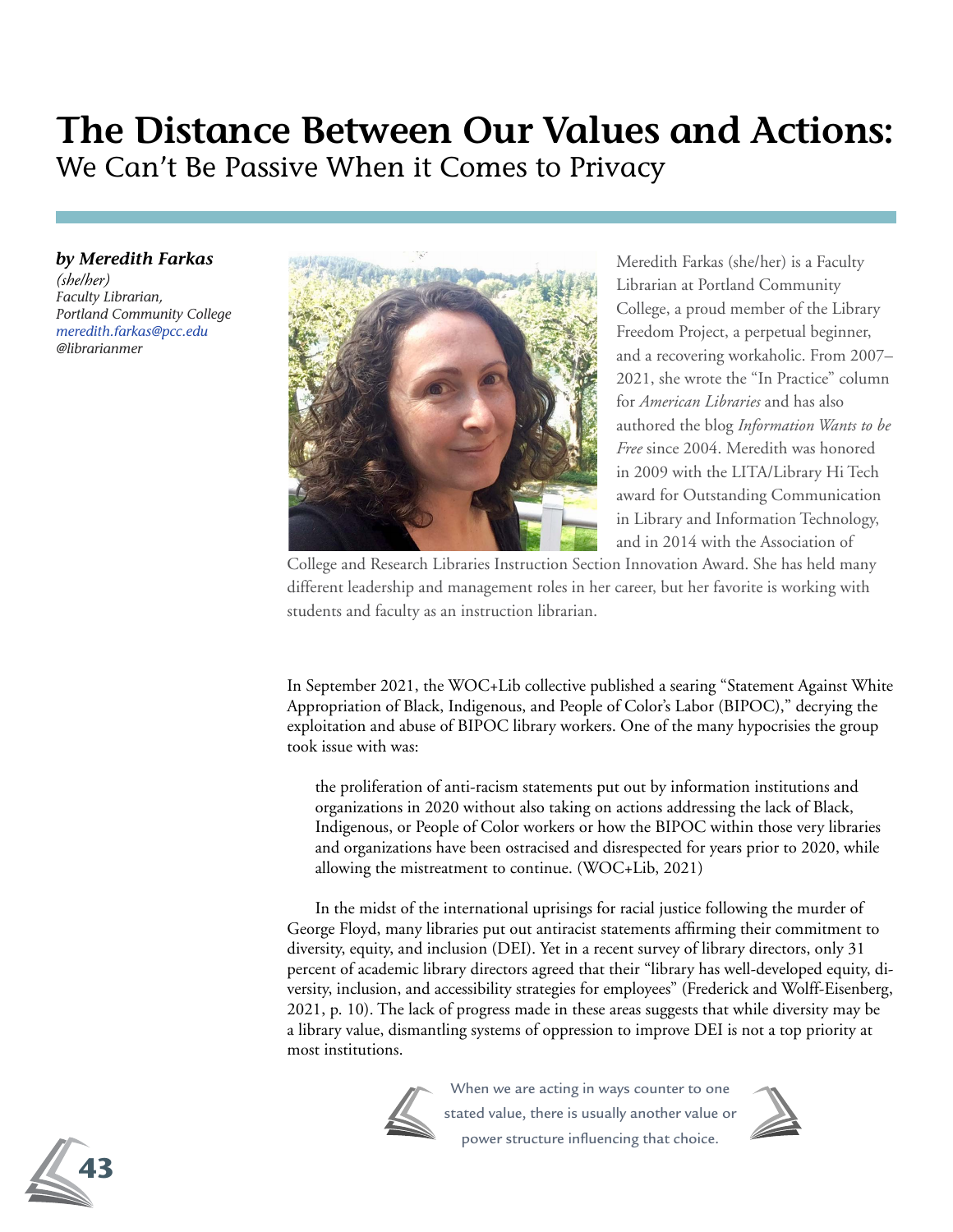In "On the Disparity Between What We Say and What We Do in Libraries" (2017), Baharak Yousefi explores the distance that often exists between our stated commitments and our actions in libraries. She finds that libraries frequently take action or fail to take action in ways that run directly counter to our stated values. In trying to understand the forces at work in these choices, she suggests that "our actions are also influenced by de facto forms of power that are often more consequential than our official positions" (p. 93). When we are acting in ways counter to one stated value, there is usually another value or power structure influencing that choice. So a library that puts out an antiracist statement and then does nothing substantive to address these issues in their own institution is likely prioritizing other things, like neutrality or the desire to avoid conversations that make White people uncomfortable. The key, though, is recognizing that an active choice is always being made that reflects the values and power structures that are really driving us.

#### **Words vs Deeds in Library Patron Privacy Rights**

The parallels between our commitment to DEI and our commitment to privacy are striking. The importance of protecting patron privacy is enshrined in the Library Bill of Rights and the American Library Association's (ALA) Code of Ethics. The ALA Core Values of Librarianship states that "protecting user privacy and confidentiality is necessary for intellectual freedom and fundamental to the ethics and practice of librarianship" (American Library Association, 2019). In addition to our commitment to protecting patron privacy in our work, library workers and the ALA have a long history of protesting government spying and other forms of surveillance that iFmpact members of their community. Our professional community venerated the Connecticut Four who resisted the FBI and took the Justice Department to court over the Patriot Act (SinhaRoy, 2021). Yet in our current information ecosystem, few libraries, if any, can claim that they ensure the privacy of their patrons.

The growth of digital collections, analytics, and social media has challenged our commitment to privacy. This is a result of both the complexity of the information environment as well as a desire to capitalize on new technologies and information sources to better understand our patrons, market ourselves, or demonstrate value. Many librarians are unaware of the extent to which their vendors violate the privacy of their patrons and lack the skills or access to understand what vendors are doing with patron data (Nichols Hess et al., 2015). In other libraries, neoliberal pressures from parent institutions have led libraries to adopt practices that are common among technology companies but not consonant with our stated values around privacy.

## **Third-Party Trackers from Publishers and Databases Can Harm Our Patrons**

There are many reasons why library workers should be concerned about the practices of the publishers and database vendors we fund. Most concerning to me was the research of Cody Hanson (2019) at the University of Minnesota who found that 14 of the 15 publisher platforms he examined included third-party trackers in their product's code. Many of these trackers allow third parties to view patron actions in the platform—searches, articles accessed, and so on—and, in some cases, to associate those actions with an existing individual profile (Facebook, Google, etc.). Even without a cookie that reveals their identity, thirdparty trackers often collect enough information about a user and their web browser through browser fingerprinting to identify them. This means these third-party apps can often reveal

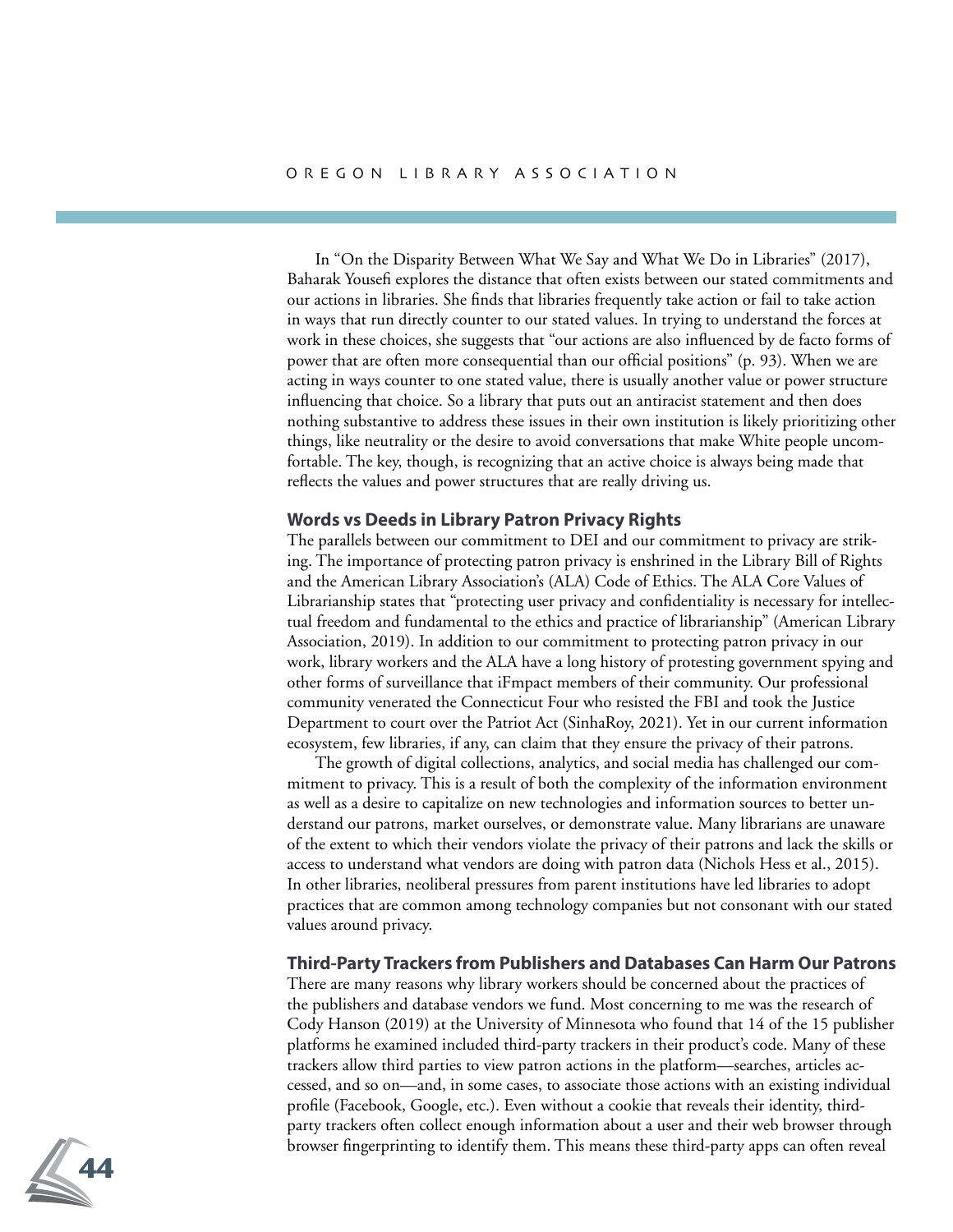a user's identity and add what they are doing on the publisher platform to the growing profile data brokers have about each of us. Data brokers develop profiles of individuals' online behavior to sell those profiles to various companies and people. Hanson rightly recognizes that the information being collected by these third-party trackers is the same type of patron information that the Connecticut Four went to court to protect from the FBI, yet a recent study by Licensing Privacy found that for library leaders "the issue of privacy does not take precedence in negotiating licenses" (Cooper, 2021).

There are very real potential harms to our patrons from their library data being incorporated into the surveillance economy. Given that surveillance regimes tend to have the greatest negative impact on BIPOC (Cyril, 2015), the largest harms will likely be felt by our most marginalized patrons. Some library vendors, like LexisNexis and Thomson Reuters, already act as data brokers for the U.S. Immigration and Customs Enforcement (ICE) and other law enforcement agencies and both "modified their privacy statements [in 2018] to clarify that they use personal data across their platforms, with business partners, and with third party service providers" (Lamdan, 2019). We've seen police and prosecutors use social media to identify, arrest, and prosecute protestors (Iboshi, 2021), so it's not a reach to imagine patron data being used to identify suspects, establish intent, or even be incorporated into big data systems that determine things like bail and sentencing (Angwin, 2016). It's also not a stretch to imagine health-related searching being used by insurance companies as many have contracts with data brokers (Sherman, 2021). My family recently started seeing ads on Hulu for a pill treating a very rare condition a member of our family has, clearly targeted to people who search for information on that condition. If information like that can be shared with drug companies and streaming providers, why not insurance companies and current or potential employers?

Libraries can make the argument that they have limited ability to impact the practices of vendors, but the same cannot be said for other choices libraries make that compromise their patrons' privacy. In 2013, I wrote in this journal about my concern with the move after the publication of the *Value of Academic Libraries* report (Oakleaf, 2010)—away from assessment focused on improvement toward a focus on demonstrating the value of the library (Farkas, 2013). When I attended the Library Assessment Conference in 2014, the focus of the keynote speeches and many other presentations was on collecting transactionlevel data tied to patron identity in order to demonstrate value, provide targeted interventions to different student populations, and "deliver the sort of personalized and responsive user experience that has become an expectation of online citizens" (Kay, 2014, p. 273). One keynote speaker argued that even if we don't yet know how we are going to use the data, we should immediately begin collecting "atomic activity data" from every library system (p. 280). What was missing from all of these presentations was *any* discussion of privacy.

## **The Problem with Learning and Library Analytics for Measuring Outcomes**

In the ensuing years, the encroachment of neoliberal values in higher education has increased along with the use of transaction-level data by libraries to demonstrate they are a good investment and contribute to the goals of the college or university. Many libraries are using student data to show that use of the library (like checking out books, searching in a database, or asking a reference question) is tied to higher academic achievement (Jones et al., 2020). Of those libraries that are using patron-level data in this way, exceedingly few fully de-identify student data or have edited their privacy policies or statements to account for this work (Perry et al.,

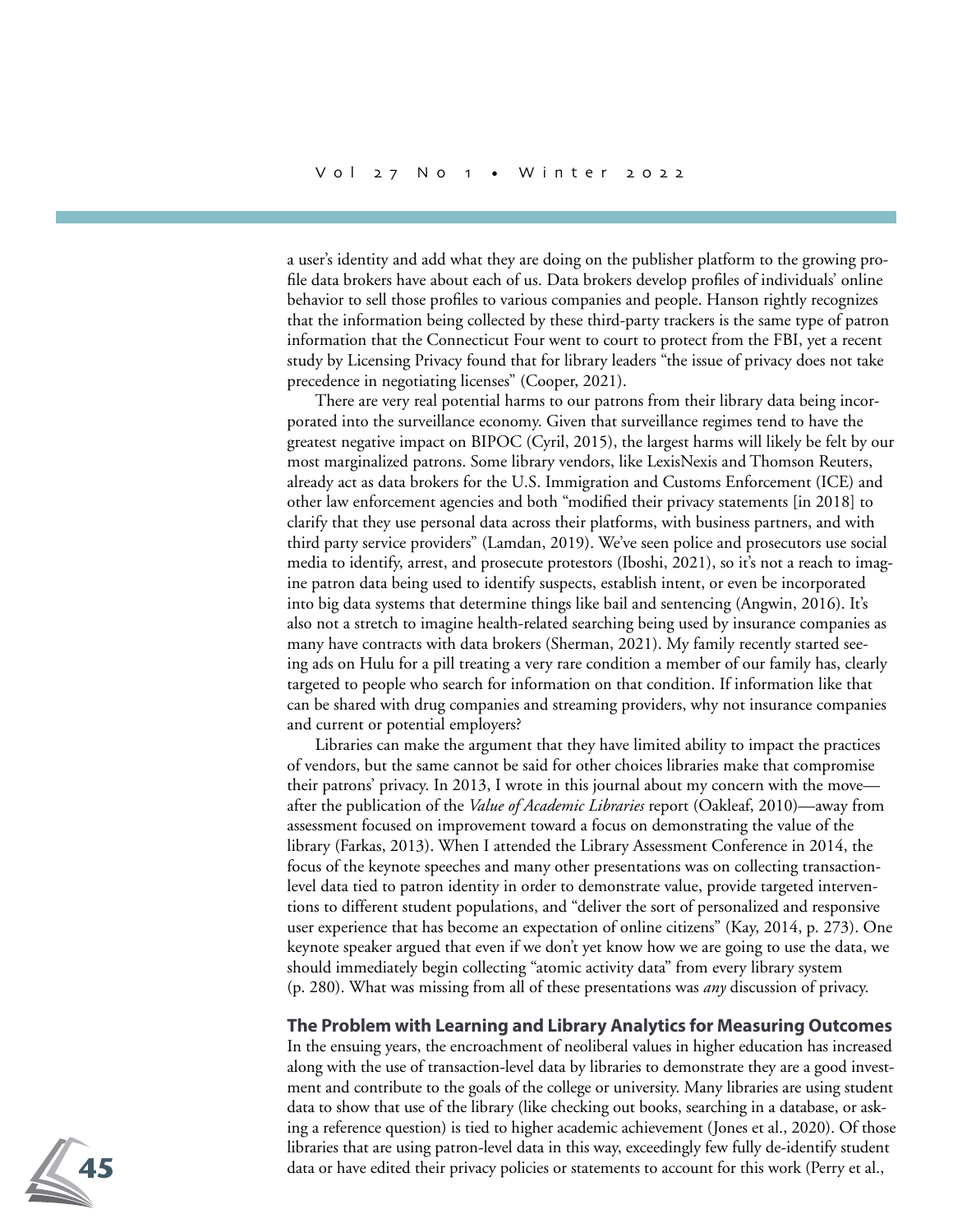

Just because we can easily and invisibly do something, doesn't mean we should.



2018). Some libraries now include library usage data in college or university-wide learning analytics systems. Learning analytics systems collect data about students from many different online platforms in order to illuminate patterns or trends and suggest interventions to improve student success. These systems, by looking at academic achievement across classes, can predict ideal paths through the curriculum for different groups of students. Some of these systems alert advisors or faculty members when the data on a particular student suggests they might be struggling. Other systems actually "'nudge' students toward certain behaviors, such as communicating with instructors or seeking campus resources, based on these predictions" (Jones et al., 2020, p. 572). In libraries, analytics data could allow libraries to personalize their services and identify students for outreach efforts.

Collecting and keeping large amounts of transaction-level data tied to student IDs or even demographic characteristics can help us learn a lot about our patrons, how our resources and services are used, and their impact, but the question remains whether we should collect this data if we are not also committed to the de-identification of that data. Use of the library isn't like taking a class, which is part of one's educational record. It should be no one's business but the patron's whether or not they used the library and what resources they consulted. There are many other behavioral data points that would help us improve a student's educational experience, but we don't collect that data because it would be difficult or intrusive. Just because we can easily and invisibly do something, doesn't mean we should. What's more, when we put library data into learning analytics or predictive analytics systems, we are giving access to individuals across the college or university who may not share the library's commitment to student privacy. We not only lose control over how that information might be used, but by retaining that data, we increase the risk of the information being exposed in data breaches, which have become common. Also, it doesn't take much imagination to see some higher education institutions' use of learning analytics going the way of a dystopian *Black Mirror* episode.

Given that many colleges and universities have swipe card systems that feed into their learning analytics tools, I could imagine a system that looks at everything a student does on campus and shares it with their instructors and advisors so they can advise the student on the "right path" (likely based on Whiteness norms) for them without ever needing to get to know the student. The University of Wollongong's Library Cube project—originally designed to demonstrate library value—provides patron usage data to their institution's learning analytics system, which then can alert instructors if a student's library use is concerning (Jantti, 2014). I can imagine instructors grading students based on library use or other behavioral data collected that has nothing to do with their coursework or participation. Already some instructors have sought to grade students based upon the amount of time they spend in their online classroom (Grading Students On Time Spent In The Course, 2014).

If a system can uncover ideal paths for student success and identify students who are in danger of failing, it can predict which students are less likely to be successful before they even start college. Given the racial disparities in success rates across higher education (Libassi, 2018), this could lead to the exclusion of students from already underrepresented groups. In light of the current economic outlook in higher education and news about the

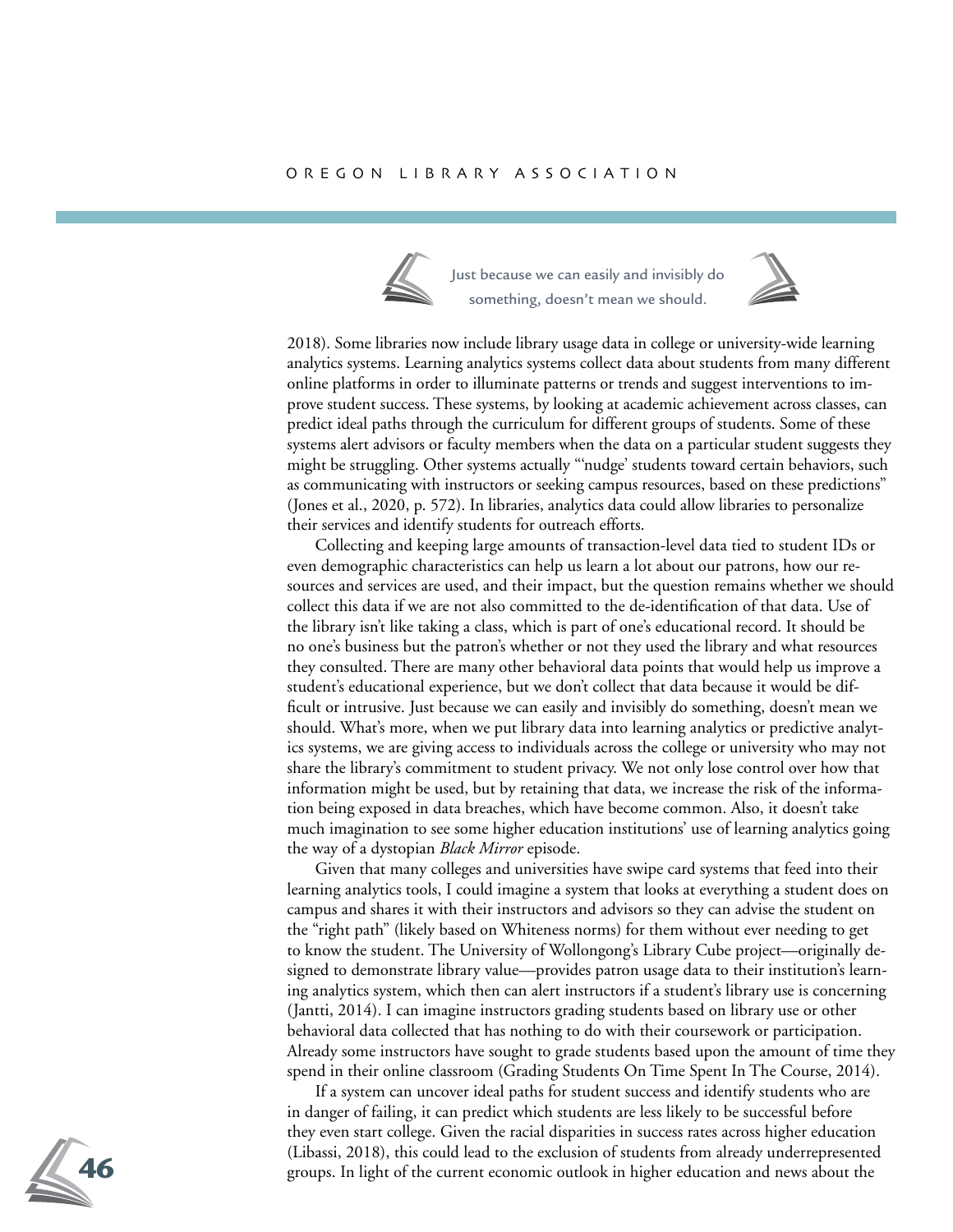closures of numerous institutions, economic interests might trump a focus on increasing diversity or even a duty of care at some institutions. Hundreds of universities already use a predictive analytics product that is far more likely to assign a high risk score for not succeeding in college to Black and Latinx students (Swauger, 2021).

Advocates for library analytics argue that libraries don't have a choice but to engage in these practices in an age of increased austerity and questions about the relevance of libraries. Cox and Jantti (2012) argue that "libraries that do not provide such evidence will be at an increasing risk of having their funding reduced or eliminated" (p. 309). However, data connecting library use to student success is correlational, not causational, and going to the gym, having a part-time job, and living on-campus have also been correlated with better student outcomes (Farkas, 2018), so it's questionable how meaningful it is to demonstrate this connection. It would be lovely if we could really distill the impact of library collections and services on our patrons, but using the library isn't like taking a pill. We are trying to rationalize and quantify something that is irrational, messy, and mostly unquantifiable; something that is better captured by using qualitative methods that uncover our patron's stories.

#### **Libraries Can Help Patrons Protect Their Privacy Rights**

It's unlikely that we will see a groundswell of activism around privacy rights at the scale that we have seen for racial justice, but surveillance capitalism has received increased media attention in recent years and awareness of these issues is growing. What is missing from the cases above is informed consent. Patrons rarely know what data is being collected and only give "consent" in that they use a particular platform. Only 10 percent of papers reporting the results of library analytics projects even mentioned consent at all (Jones et al., 2020). At a minimum, patrons deserve to know what information is collected about them and how it might be used. Ideally, they should be able to opt out of data collection entirely. Allowing this data collection, retention, and use to happen without patrons' knowledge is not only paternalistic, but potentially damaging. When we decide that the ends justify the means in these situations, we are deciding that for all of our patrons, some of whom may be legitimately harmed by the information collected about their library activities. This is in direct opposition to what most patrons expect from a library.

The rhetoric around these issues frequently makes it sound like libraries don't have a choice, but the reality is that, while the choices may be difficult, we do have agency. Library privacy advocates like Becky Yoose (2017) have demonstrated that while protecting patron privacy is time-consuming and requires staff with significant technology skills, it is possible. We could better educate ourselves on these issues in order to make well-informed ethical choices and we could utilize the power of our larger organizations (consortia, associations, and state libraries) and bodies that create standards and regulations to advocate for broader changes. Our current choices suggest that we value providing content and collecting data to show how valuable we are far more than we value protecting our patrons' information.

Libraries are driven by the fear of not being considered valuable or relevant. It's important that we, in our libraries, openly discuss the unspoken assumptions and power structures that lead us to make choices in opposition to our values. We should also consider what privacy rights and agency we feel our patrons deserve and examine how large a gulf exists between that ideal and the current reality. By uncovering the very real power structures and assumptions driving these choices, we can confront them and find new ways to operate that better center our stated values.

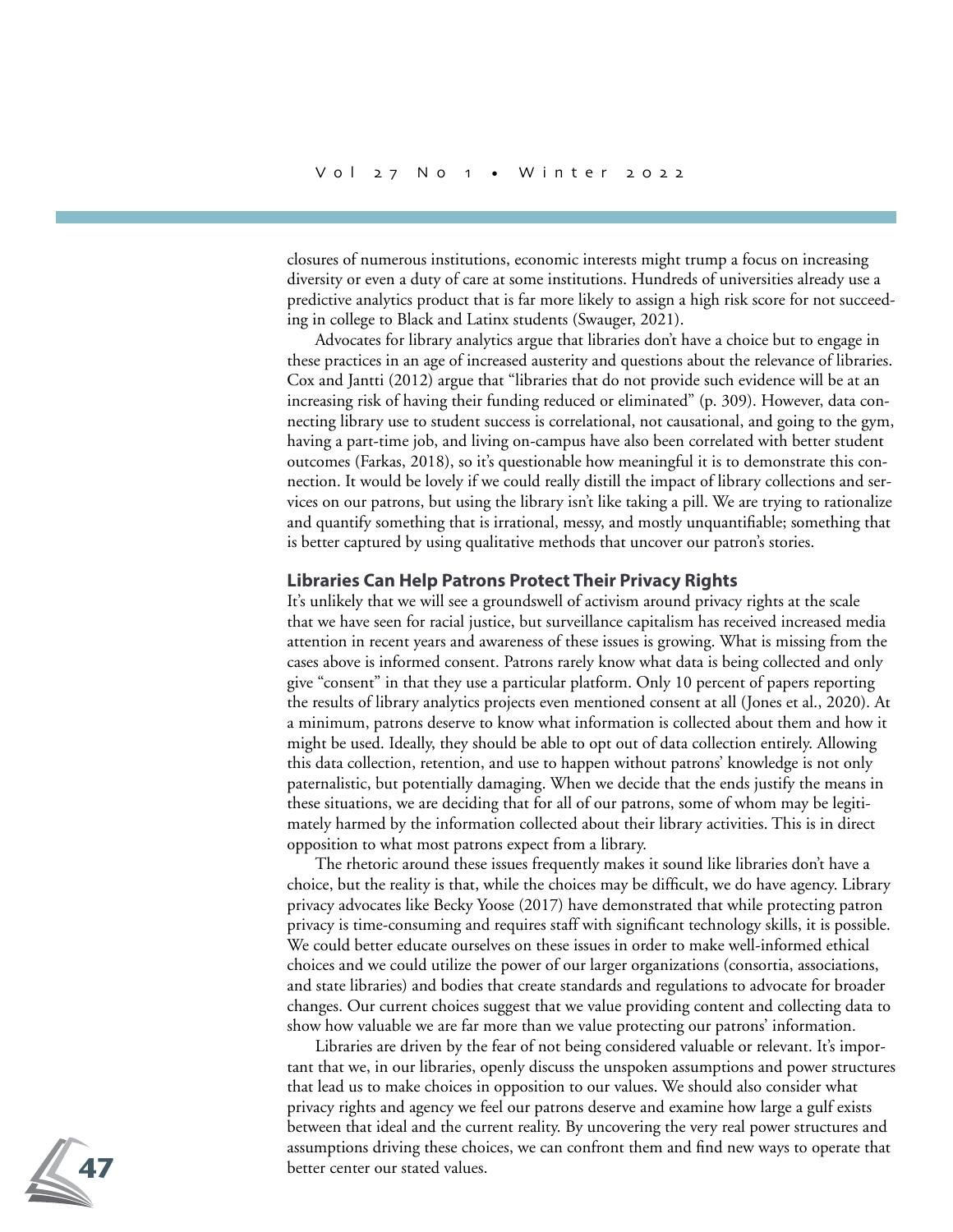## **References**

American Library Association. (2019). Core values of librarianship. *American Library Association*. https://www.ala.org/advocacy/intfreedom/corevalues

Angwin, J., Larson, J., Mattu, S., & Kirchner, L. (2016, May 23). Machine bias. *ProPublica*. https://www.propublica.org/article/machine-bias-risk-assessments-in-criminal-sentencing

Cooper, D. (2021). *Licensing privacy: Views from library leadership* [Video]. Licensing Privacy. https://mediaspace.illinois.edu/media/t/1\_p3wr5apq/235953223

Cox, B. L., & Jantti, M. (2012). Capturing business intelligence required for targeted marketing, demonstrating value, and driving process improvement. *Library & Information Science Research, 34*(4), 308–316. https://doi.org/10.1016/j.lisr.2012.06.002

Cyril, M. A. (2015, March 30). Black America's state of surveillance. *The Progressive Magazine*. https://progressive.org/magazine/black-america-s-state-surveillance-cyril/

Farkas, M. G. (2013). Accountability vs. improvement: Seeking balance in the value of academic libraries initiative. *OLA Quarterly, 19*(1). http://journals3.library.oregonstate.edu/olaq/article/view/vol19\_iss1\_3

Farkas, M.G. (2018). We can, but should we? When trends challenge our professional values. *American Libraries, 49*(3/4), 46. https://tinyurl.com/2p9hxeau

Frederick, J., & Wolff-Eisenberg, C. (2021). *National movements for racial justice and academic library leadership: Results from the Ithaka S+R US Library Survey 2020*. https://tinyurl.com/2p9y2dmk

Grading students on time spent in the course. (2014). *NROC Project Help Center*. https://tinyurl.com/3c4ksp24

Hanson, C. (2019). User tracking on academic publisher platforms. *Cody Hanson.*  https://www.codyh.com/writing/tracking.html

Iboshi, K. (2021, January 13). Portland protest cases provide blueprint for how feds will use social media to arrest Capitol mob. *KGW8*. https://tinyurl.com/mvuk6tkp

Jantti, M. (2014). Aspiring to excellence: Maximising data to sustain, shift and reshape a library for the future. *Proceedings of the 2014 Library Assessment Conference*, 15–22. https://www.libraryassessment.org/wp-content/uploads/bm~doc/proceedings-lac-2014.pdf

Jones, K. M. L., Briney, K. A., Goben, A., Salo, D., Asher, A., & Perry, M. R. (2020). A comprehensive primer to library learning analytics practices, initiatives, and privacy issues. *College & Research Libraries, 81*(3), 570. https://tinyurl.com/mr3uspz4